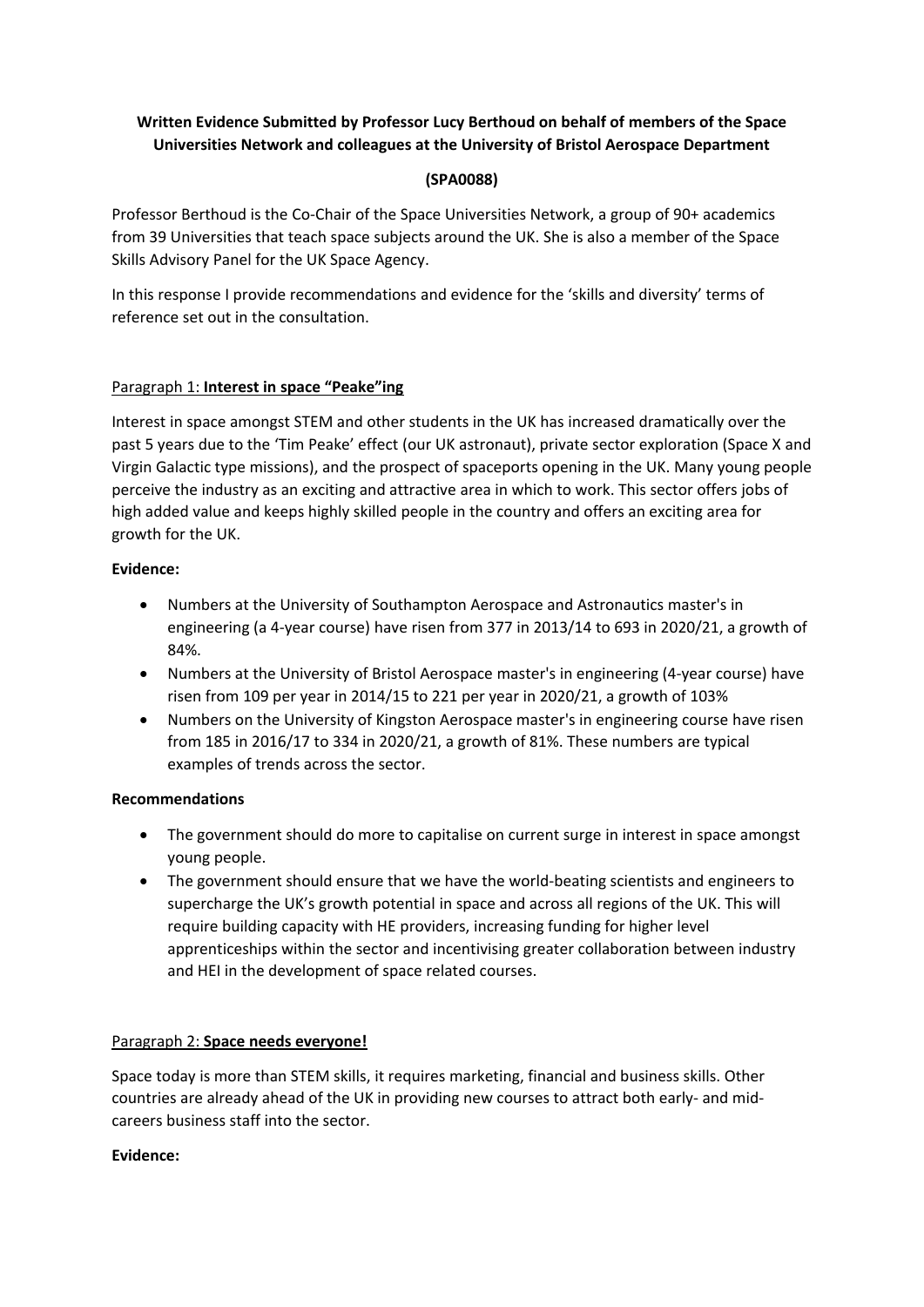- US universities are 'rocketing' to fill demand in new space entrepreneurship, management, and law courses. For example, Arizona State, University of North Dakota, Rice University Houston, Embry Riddle Aeronautical University have all recently started space policy, leadership, and business degrees [1].
- According to the Space Skills Survey 2020 [2], "43% of space businesses located skill gaps in their managerial or entrepreneurial functions".

### **Recommendations**

- To build the profile of the space sector within STEM and non-STEM job markets to ensure that the industry is perceived as innovative and creative.
- Improve career guidance so that the breadth of space sector opportunities is more explicit to young people.

### Paragraph 3: **Skills gap in the Space Industry at Degree +5 years level**

As discussed in the 'Space sector skills survey' from 2020 [2], recent growth in the sector has placed stress on skills supply and there is a lack of resources in the many new small space businesses to supply internal training. Evidence shows that the space industry has sky-high expectations of recruits and pay within the sector does not reflect skill level at the Degree+5yrs stage. All of this means that a perfect storm at Degree+5 years level has arisen, with companies forced to 'poach' from each other rather than drawing from outside the sector.

### **Evidence:**

- Two thirds of space businesses who sought to recruit had trouble recruiting [2].
- Skills gaps were identified by 51% of businesses (a much higher proportion than that for businesses across all UK sectors). 86% of these were in their scientific, engineering, or technical functions [2].
- 23% of Space businesses struggle with retention of staff [2]
- There is an expectation of growth over the next 3 years in 75% of the businesses surveyed in the space sector skills survey and all job types are expected to be 'very' or 'moderately difficult' to recruit.
- Airbus announced 1700 job cuts, Rolls Royce 3000, and British Airways 12000 [2] because of the pandemic's bonfire of jobs in the aviation sector. Many skilled engineers in this sector, and potentially others, will therefore need some retraining.
- Advances in blended learning over the pandemic offer opportunities for offering training with wider access.

#### **Recommendations**

- Support for a 'National Space Skills Institute' (NSSI) which will tackle the skills and knowledge gap currently hindering growth of the space sector in the UK. It could provide access to training for workers in the space sector and to those entering it, focusing on the skills and knowledge to support the future space workforce.
- Support for a new Graduate/ 'New Entrant' training programme for the space industry to develop the space sector specific skills of graduates
- The government should create opportunities to retrain highly skilled staff from the aviation industry who have been impacted by the fall in demand caused by Covid 19